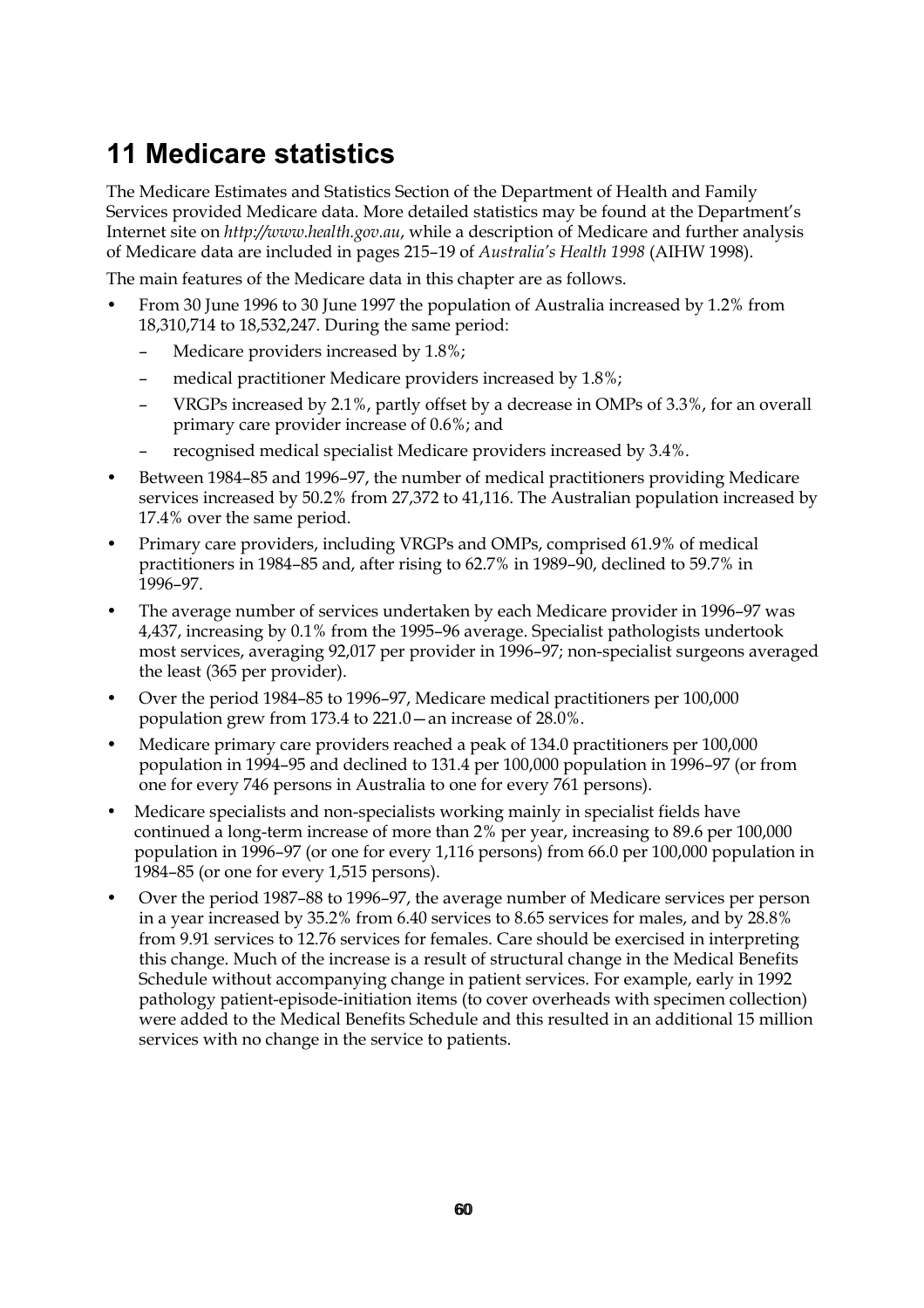| Peer group/<br>specialty           | 1989-90        | 1990-91        | 1991-92                                 | 1992-93        | 1993-94        | 1994-95        | 1995-96        | 1996-97        |
|------------------------------------|----------------|----------------|-----------------------------------------|----------------|----------------|----------------|----------------|----------------|
| General                            | 21,647         | 22,152         | 22,746                                  | 23,088         | 23,587         | 24,206         | 24,376         | 24,526         |
| Vocationally registered GP         | 5,127          | 7,471          | 10,744                                  | 14,826         | 16,280         | 17,341         | 17,711         | 18,078         |
| Other medical practitioner         | 16,520         | 14,681         | 12,002                                  | 8,262          | 7,307          | 6,865          | 6,665          | 6,448          |
| Obstetrician/gynaecologist         | 899            | 920            | 923                                     | 930            | 867            | 899            | 896            | 912            |
| <b>IVF</b>                         | n.a.           | n.a            | n.a.                                    | n.a.           | 63             | 67             | 72             | 72             |
| Surgeon                            | 3,884          | 4,005          | 4,140                                   | 4,270          | 4,418          | 4,597          | 4,714          | 4,816          |
| Specialist                         | 3,222          | 3,289          | 3,355                                   | 3,433          | 3,479          | 3,586          | 3,598          | 3,641          |
| Non-specialist                     | 662            | 716            | 785                                     | 837            | 939            | 1,011          | 1,116          | 1,175          |
| Anaesthetist                       | 1,618          | 1,680          | 1,764                                   | 1,805          | 1,892          | 1,952          | 2,022          | 2,076          |
| Specialist                         | 1,534          | 1,589          | 1,652                                   | 1,702          | 1,781          | 1,814          | 1,859          | 1,900          |
| Non-specialist                     | 84             | 91             | 112                                     | 103            | 111            | 138            | 163            | 176            |
| Psychiatrist<br>Diagnostic imagist | 1,331<br>1,040 | 1,389<br>1,078 | 1,437<br>1,159                          | 1,501<br>1,221 | 1,555<br>1,247 | 1,582<br>1,266 | 1,615<br>1,436 | 1,672<br>1,505 |
| Specialist                         | 958            | 983            | 1,050                                   | 1,114          | 1,143          | 1,169          | 1,311          | 1,383          |
| Non-specialist                     | 82             | 95             | 109                                     | 107            | 104            | 97             | 125            | 122            |
| Radiation oncology specialist      | 102            | 100            | 106                                     | 104            | 113            | 119            | 130            | 131            |
| Pathologist                        | 644            | 663            | 670                                     | 645            | 616            | 607            | 586            | 575            |
| Specialist                         | 545            | 566            | 569                                     | 544            | 517            | 506            | 493            | 501            |
| Non-specialist                     | 99             | 97             | 101                                     | 101            | 99             | 101            | 93             | 74             |
| Dermatologist                      | 237            | 239            | 242                                     | 245            | 260            | 267            | 275            | 277            |
| Physician                          | 2,854          | 2,980          | 3,143                                   | 3,333          | 3,477          | 3,664          | 3,868          | 4,069          |
| Other medical                      | 246            | 286            | 271                                     | 298            | 356            | 382            | 438            | 485            |
| Total medical                      | 34,502         | 35,492         | 36,601                                  | 37,440         | 38,451         | 39,608         | 40,428         | 41,116         |
| Optometrist                        | 1,130          | 1,16C          | $2287^{(a)}$                            | 2,356          | 2,424          | 2,500          | 2,576          | 2,621          |
| Dental/orthodontist                | 319            | 339            | 382                                     | 382            | 409            | 420            | 409            | 457            |
| Total                              | 35,951         | 36,991         | 39,270                                  | 40,178         | 41,284         | 42,528         | 43,413         | 44,194         |
|                                    |                |                | (per cent change-year on year increase) |                |                |                |                |                |
| General                            | 3.6            | 2.3            | 2.7                                     | 1.5            | 2.2            | 2.6            | 0.7            | 0.6            |
| Vocationally registered GP         | ùч             | 45.7           | 43.8                                    | 38.0           | 9.8            | 6.5            | 2.1            | 2.1            |
| Other medical practitioner         | $-20.9$        | $-11.1$        | $-18.2$                                 | $-31.2$        | $-11.6$        | $-6.0$         | $-2.9$         | $-3.3$         |
| Obstetrician/gynaecologist         | 2.0            | 2.3            | 0.3                                     | 0.8            | $-6.8$         | 3.7            | $-0.3$         | 1.8            |
| <b>IVF</b>                         | n.a.           | n.a            | n.a.                                    | n.a.           | n.a.           | 6.3            | 7 Ł            | 0.0            |
| Surgeon                            | 2.7            | 3.1            | 3.4                                     | 3.1            | 3.5            | 4.1            | 2.5            | 2.2            |
| Specialist                         | 1.0            | 2.1            | 2.0                                     | 2.3            | 1.3            | 3.1            | 0.3            | 1.2            |
| Non-specialist                     | 11.4           | 8.2            | 9.6                                     | 6.6            | 12.2           | 7.7            | 10.4           | 5.3            |
| Anaesthetist                       | 3.1            | 3.8            | 5.0                                     | 2.3            | 4.8            | 3.2            | 3.6            | 2.7            |
| Specialist                         | 2.7            | 3.E            | 4.0                                     | 3.0            | 4.6            | 1.9            | 2.5            | 2.2            |
| Non-specialist                     | 10.5           | 8.3            | 23.1                                    | $-8.0$         | 7.8            | 24.3           | 18.1           | 8.0            |
| Psychiatrist                       | 4.8            | 4.4            | 3.5                                     | 4.5            | 3.6            | 1.7            | 2.1            | 3.5            |
| Diagnostic imagist                 | $-0.1$         | 3.7            | 7.5                                     | 5.3            | 2.1            | 1.5            | 13.4           | 4.8            |
| Specialist                         | 1.5            | 2.6            | $6.8\,$                                 | 6.1            | 2.6            | 2.3            | 12.1           | 5.5            |
| Non-specialist                     | $-15.5$        | 15.9           | 14.7                                    | $-1.8$         | $-2.8$         | $-6.7$         | 28.9           | $-2.4$         |
| Radiation oncology specialist      | 9.7            | $-2.0$         | $6.0\,$                                 | $-1.9$         | 8.7            | 5.3            | 9.2            | 0.8            |
| Pathologist                        | $-0.2$         | 3 <sub>c</sub> | 1.1                                     | $-3.7$         | $-4.5$         | $-1.5$         | $-3.5$         | $-1.9$         |
| Specialist                         | $-0.7$         | 3.9            | 0.5                                     | $-4.4$         | $-5.0$         | $-2.1$         | $-2.6$         | 1.6            |
|                                    |                |                |                                         |                |                |                |                |                |
| Non-specialist                     | 3.1            | $-2.0$         | 4.1                                     | 0.0            | $-2.0$         | 2.0            | $-7.9$         | $-20.4$        |
| Dermatologist                      | 3.5            | 3.0            | $1.3$                                   | $1.2$          | 6.1            | 2.7            | 3.0            | 0.7            |
| Physician                          | 5.5            | 4.4            | 5.5                                     | 6.0            | 4.3            | 5.4            | 5.6            | 5.2            |
| Other medical                      | $-4.7$         | 16.3           | $-5.2$                                  | 10.0           | 19.5           | 7.3            | 14.7           | 10.7           |
| <b>Total medical</b>               | 3.4            | 2.9            | 3.1                                     | 2.3            | 2.7            | 3.0            | 2.1            | 1.7            |
| Optometrist                        | 5.0            | 2.7            | $97.2^{(a)}$                            | 3.0            | 2.9            | 3.1            | 3 <sub>c</sub> | 1.7            |
| Dental/orthodontist                | $-0.9$         | 6.3            | 12.7                                    | $0.0\,$        | 7.1            | 2.7            | $-2.6$         | 11.7           |
| <b>Total</b>                       | 3.4            | 2.9            | $6.2\,$                                 | 2.3            | 2.8            | 3.0            | 2.1            | 1.8            |

**Table 34: Medicare providers: peer group and specialty, Australia, 1989–90 to 1996–97**

(a) Prior to 1991–92, optometry services provided by a multi-practitioner practice may have been billed to Medicare under the provider number of<br>the principal. From 1991–92, services were billed to the provider number of e

*Source:* Medicare Statistics, Department of Health and Family Services.